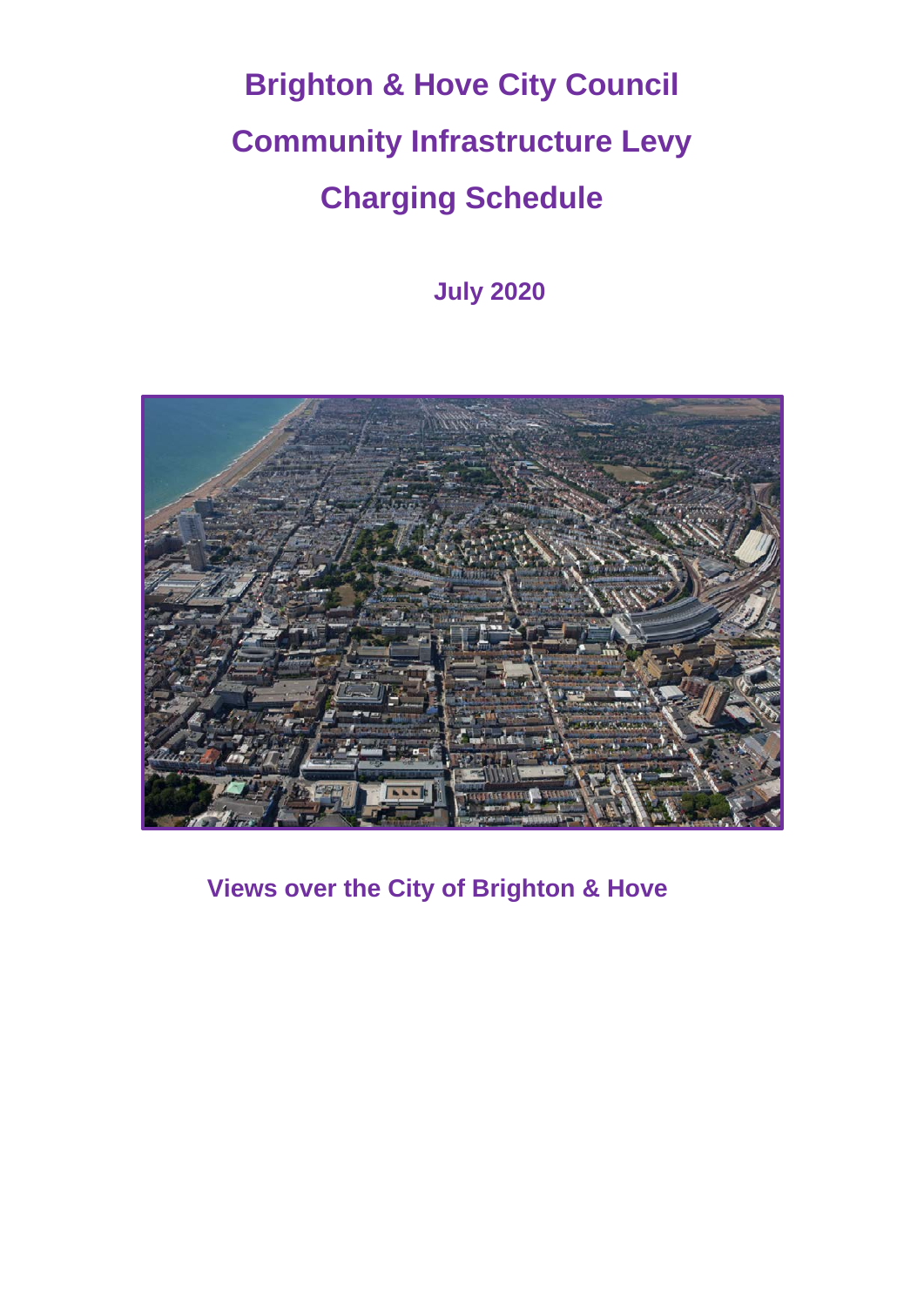# **Contents**

**Introduction The Charging Authority and Charging Area How the chargeable amount will be calculated Reporting, Monitoring and Review Charging Schedule CIL Policies CIL and Existing Planning Permissions The Evidence Base**

### **Appendix One**

**CIL - Charging Schedule map Detail No. 1: City West Detail No. 2: City East**



**Easterly views towards Marine Parade, Brighton**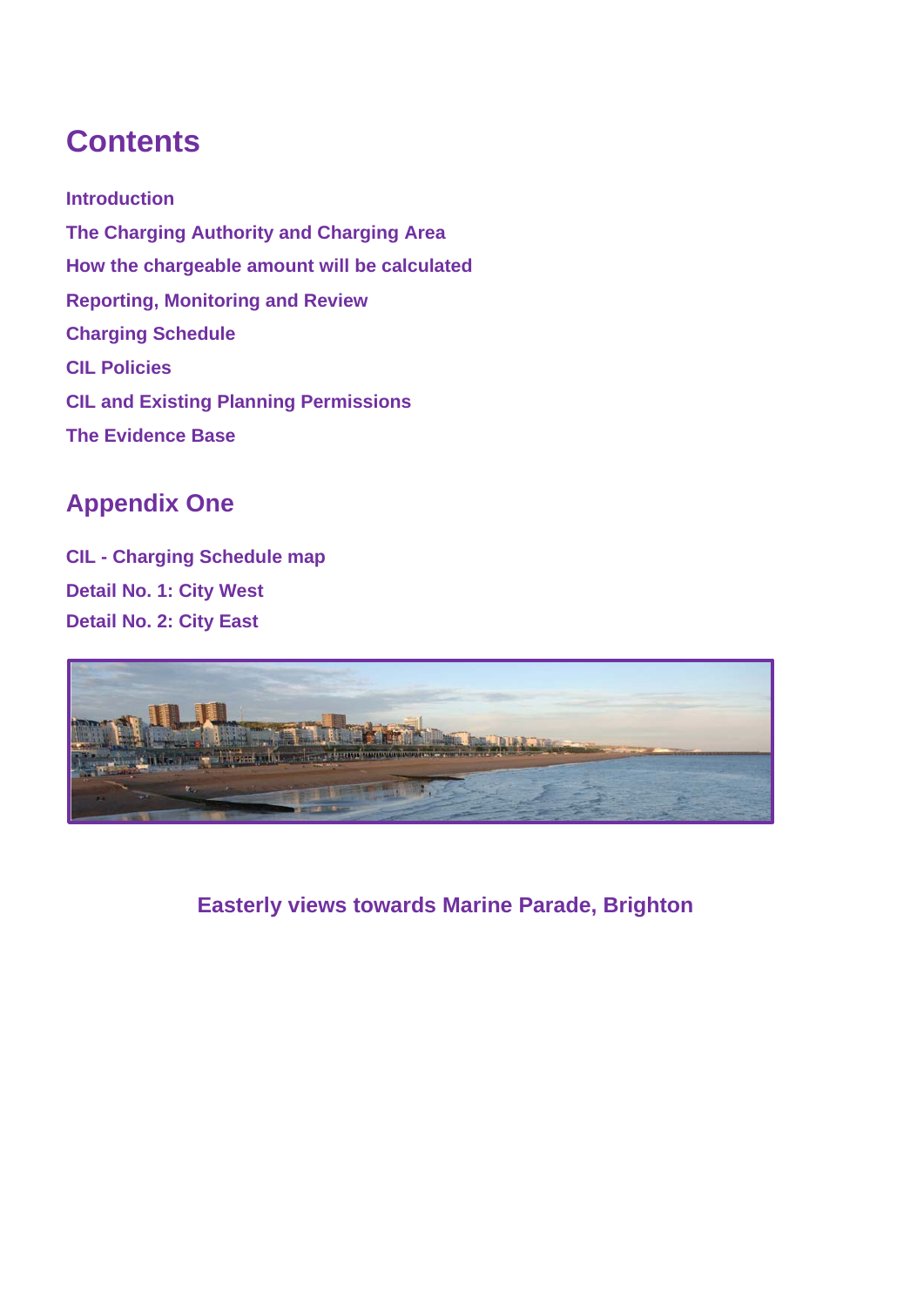# **The Community Infrastructure Levy (CIL)**

### **Introduction**

A Draft Charging Schedule (DCS) was published by Brighton & Hove City Council and consulted upon in 2018 in accordance with the Planning Act 2008 (as amended by the Localism Act 2011) and the Community Infrastructure Levy Regulations 2010 (as amended). A Statement of Modifications to the Draft Charging Schedule was prepared and submitted to the Examiner alongside the Draft Charging Schedule in January 2019. A public hearing took place April 2019 and the Council then submitted further work in June 2019. The Examination Inspector agreed modifications for consultation July 2019. The Inspector's final report recommending approval of the charging schedule was received February 2020. This charging schedule was approved on 23 July 2020 by Brighton & Hove City Council with a commencement date of 5 October 2020. It has been issued, approved and published in accordance with the Community Infrastructure Levy Regulations 2010 (as amended) and Part 11 of PA 2008.

# **The Charging Authority and Charging Area**

The Charging Authority and Collecting Authority is Brighton & Hove City Council.

The charging area covers the administrative area of Brighton and Hove City Council excluding the South Downs National Park area. The National Park Authority is the charging authority for its own CIL Charging Schedule implemented on 1st April 2017.

### **How the chargeable amount will be calculated**

The Council will calculate the 'chargeable amount' of CIL using Part 5 of the CIL Regulations 2010 (as amended) and the formal calculation methodology therein. The key theme of calculating a CIL charge is that CIL will be charged on the net additional internal floor area of development, once exempted development types and other eligibility considerations as set out in the CIL Regulations (as amended) have been taken into account.

The Council will use the indexing as set out in the CIL Regulations 2010 (as amended).

# **Reporting, Monitoring and Review**

To ensure an appropriate CIL rate that allows for changing market and other influences on development viability and deliverability, the Council will put in place an appropriate reporting, monitoring and review framework. This will be in the form of an Infrastructure Funding Statement as set out in the 2019 CIL Regulations.

It is also anticipated that the CIL charging schedule and its rates will be reviewed within a 3 to 5 year time period from its commencement date, or at an earlier date if changing market conditions support this.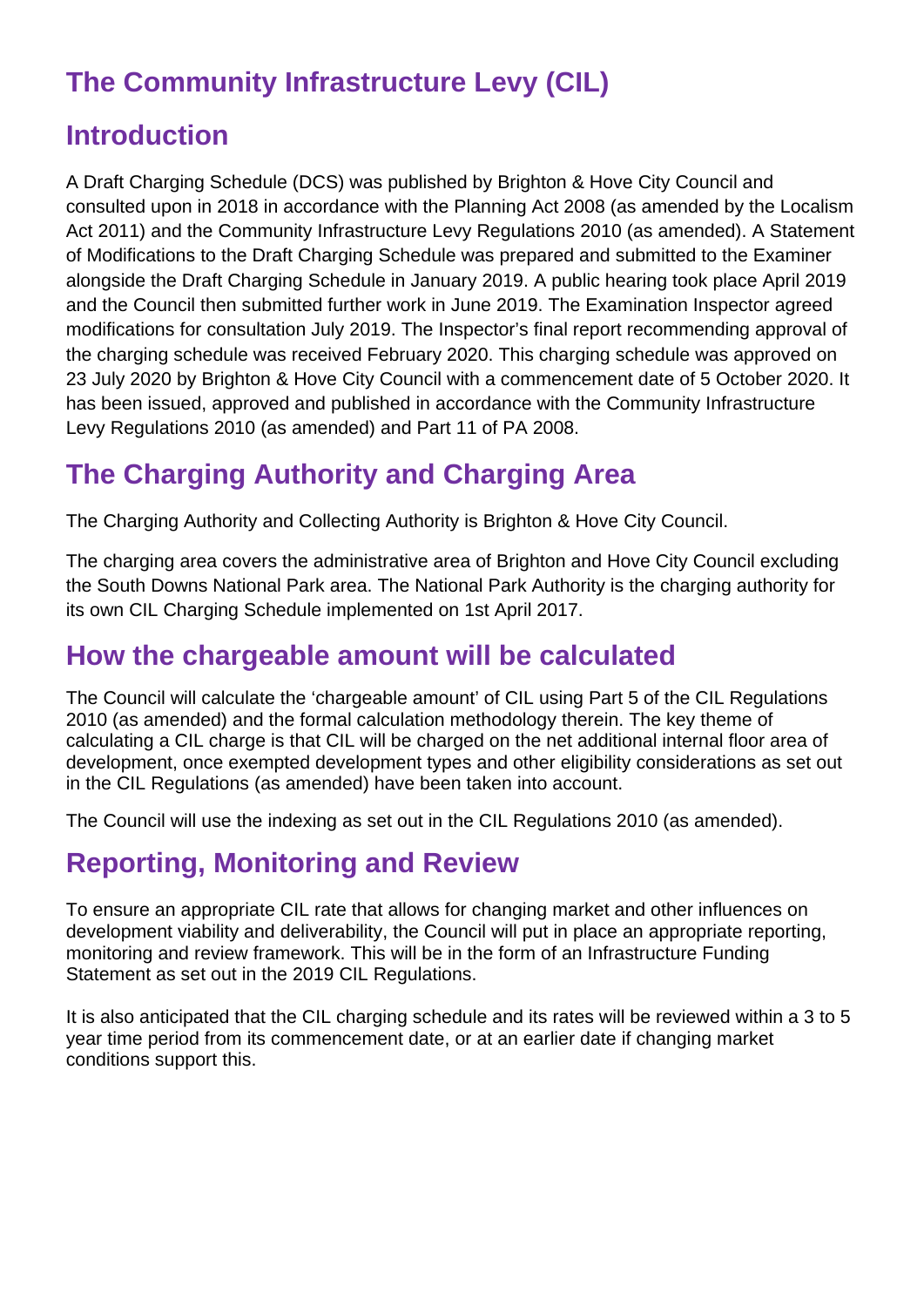# **Charging Schedule**

Following independent examination and approval, the rates as set out below will be nonnegotiable.

#### **Table 1**

| <b>Use</b>                                                                                    | <b>Location</b>                                                                                         | Levy $(E/\text{sq. m})$ |
|-----------------------------------------------------------------------------------------------|---------------------------------------------------------------------------------------------------------|-------------------------|
| <b>Residential - applies to C3 use</b><br>class                                               | Zone 1                                                                                                  | 175                     |
|                                                                                               | Zone 2                                                                                                  | 150                     |
| Zone areas are shown on                                                                       |                                                                                                         |                         |
| Map in Appendix 1                                                                             | Zone 3                                                                                                  | 75                      |
| C <sub>2</sub> - Extra Care / Assisted<br>Living (see notes below)                            |                                                                                                         |                         |
| Zone areas are shown on Map<br>in Appendix 1                                                  | Zone 1 & Zone 2                                                                                         | 100                     |
| Nil CIL charge zone                                                                           | <b>DA2 Brighton Marina,</b><br><b>Gas Works and Black</b><br><b>Rock Area</b>                           | 0                       |
| Nil CIL charge zone boundaries<br>are shown on Map in Appendix<br>1                           | <b>King Alfred Leisure</b><br><b>Centre/RNR site</b><br><b>Brighton General</b><br><b>Hospital site</b> |                         |
|                                                                                               | <b>Sackville Trading Estate</b><br>/ Coal Yard site                                                     |                         |
| <b>Purpose Built Student Housing</b><br>/ Purpose Built Shared Living<br><b>Accommodation</b> | <b>City Wide</b>                                                                                        | 175                     |
| Retail - Larger format - Retail<br>warehousing / Supermarkets                                 | <b>City Wide</b>                                                                                        | 100                     |
| <b>Retail - Other retail units</b><br>development                                             | <b>City Wide</b>                                                                                        | 50                      |
| All other development uses                                                                    | <b>City Wide</b>                                                                                        | 0                       |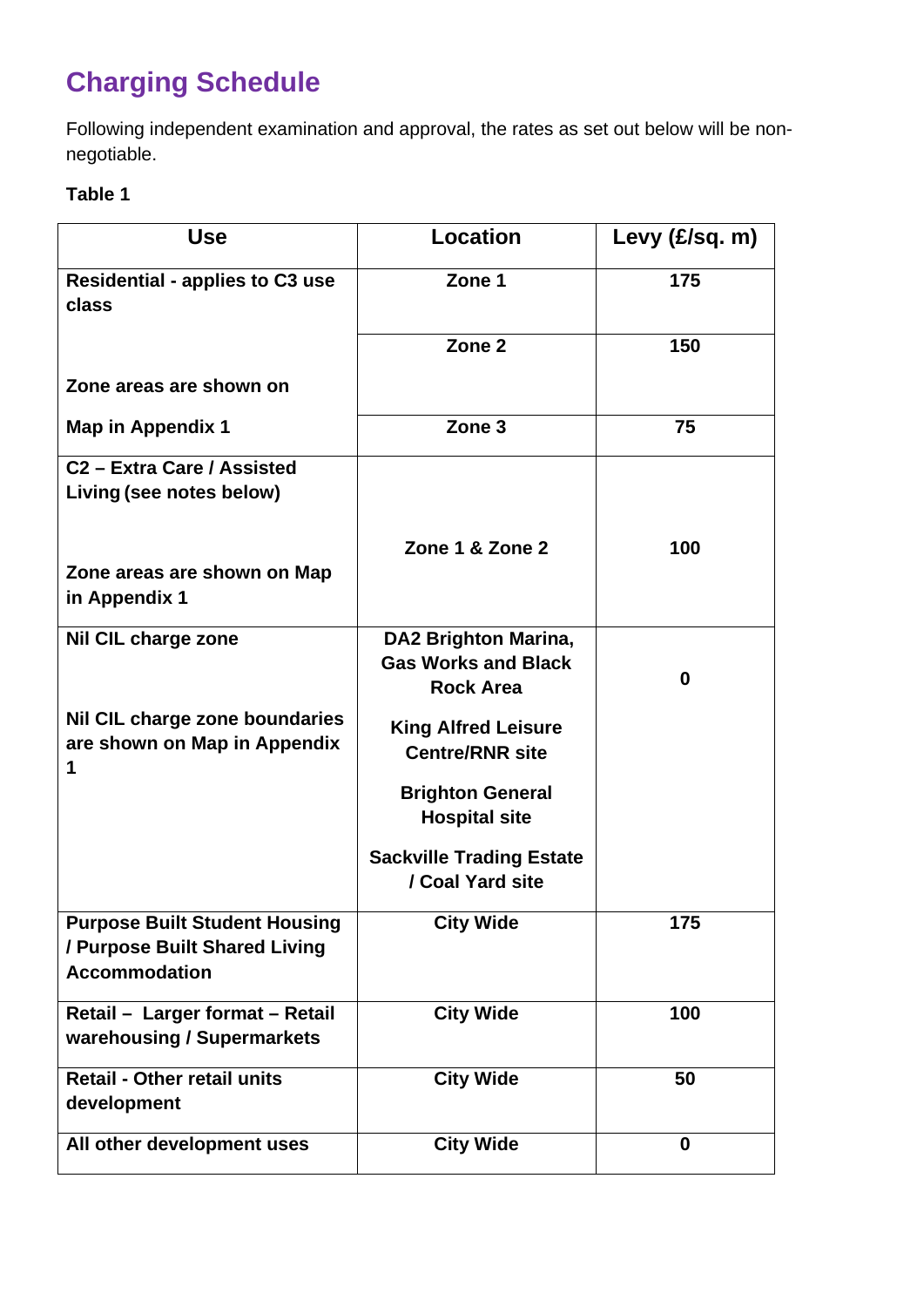*Notes:* 

*C2 Extra Care / Assisted Living – housing with care (primarily for older people):*

- *Where purpose built self-contained homes are designed and built to facilitate independent living and the care and support needs of occupants*
- *Where occupants have agreements to cover the provision of onsite care, support, domestic and other services;*
- *Which may also include communal spaces and facilities (some may be open to local community) and;*
- *Onsite access to care and support services is available 24 hours a day.*

*(NB: 1. Other terms for this form of development may include Independent Living, Very Sheltered Housing, Close Care. 2. This form of development excludes registered residential care /nursing homes (C2) and Retirement Homes and Sheltered Housing which would fall under a C3 use class.)*

*Nil CIL charge zone boundaries as set out in the Adopted Brighton and Hove City Plan Policies.*

*Purpose Built Student Housing category – includes Purpose Built Shared Living Accommodation set around cluster type accommodation and/or studio units commensurate with PBSA standards*

#### *Retail (A1 - A5) - Larger format:*

*Retail warehouses are large stores specialising in the sale of household goods (such as carpets, furniture and electrical goods), DIY items and other ranges of goods, catering for mainly car-borne customers.*

*Superstores/supermarkets are shopping destinations in their own right where weekly food shopping needs are met and which can also include non-food floorspace as part of the overall mix of the unit.* 

*Retail (A1 - A5) - Other retail units development: includes retail development in defined shopping centres and at Major Sporting Venues.*

*All references to use classes specified in this charging schedule and notes are to be read as if they were references to the descriptions of the uses which comprised those use classes within the Town and Country Planning (Use Classes) Order 1987 (as amended) at July 2020*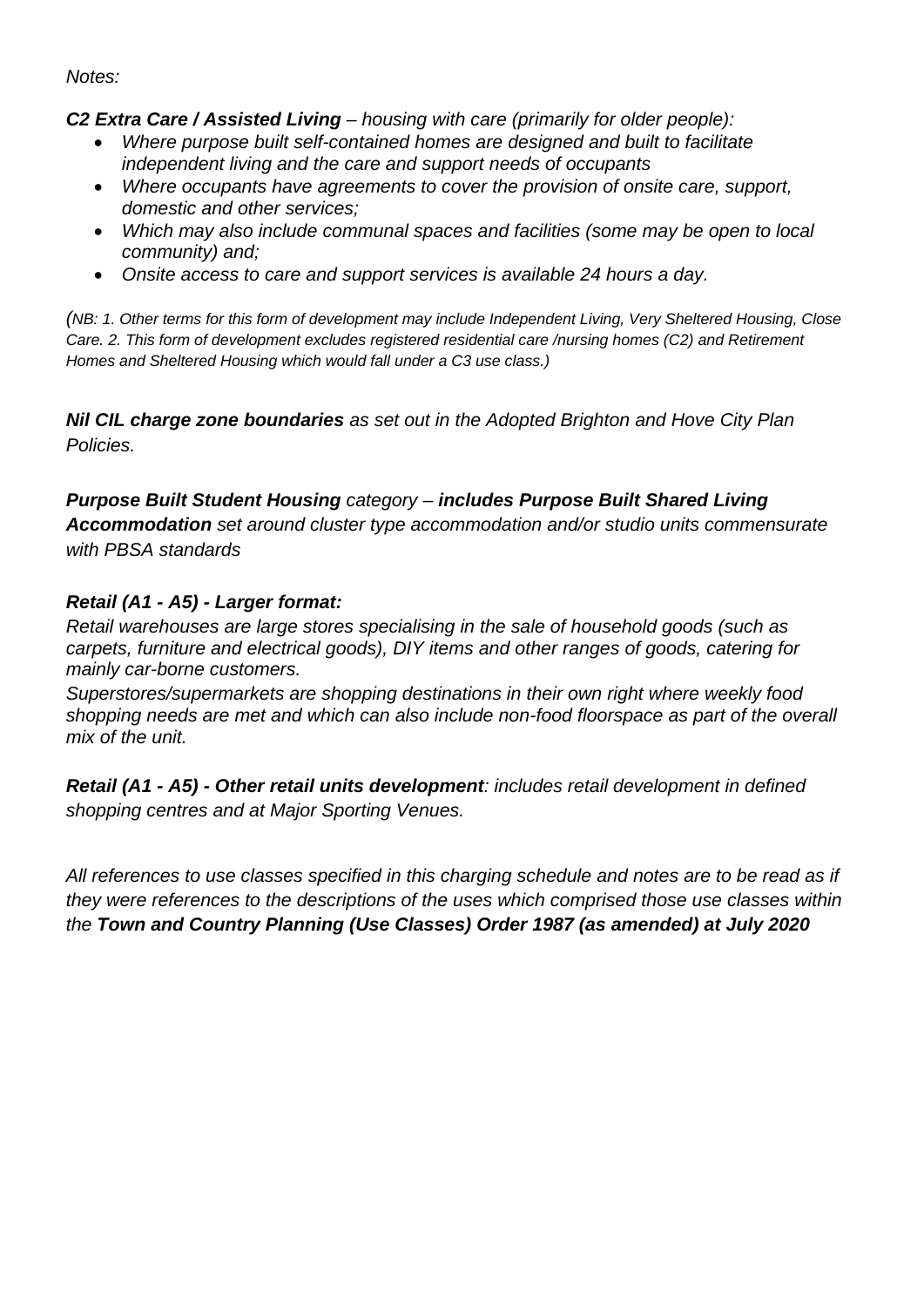# **CIL policies**

The council intends to consider the appropriateness of introducing installment and payment in kind policies allowed for under the CIL Regulations.

To implement these, the Council would publish these policies on its website in accordance with the notification requirements. Such policies would not be part of the charging schedule and could be changed independently of it.

# **CIL and Existing Planning Permissions**

Developments which receive planning consent and have concluded section 106 agreements prior to the commencement date of a CIL Charging Schedule, will not be liable to CIL.

### **The Evidence Base**

The Council has struck an appropriate balance between the desirability of funding infrastructure from the levy and the potential effects (taken as a whole) of the imposition of CIL on the economic viability of development across its area.

The Council's CIL viability assessment informs and underpins the rates and geographical areas within this Charging Schedule.

The June 2017 Infrastructure Delivery Plan (IDP) was agreed by the Tourism Development and Culture committee as 'an evolving part of the evidence base for an emerging Community Infrastructure Levy (CIL) Charging Schedule and *(as at the time of preparation*) Regulation 123 list' and evidences a funding gap in the provision of infrastructure and justifies the collection of CIL. A draft Infrastructure List informed, and was consulted upon alongside, the published CIL Draft Charging Schedule.

The Local Development Plan for Brighton and Hove at time of writing consists of the Brighton & Hove City Plan Part One 2016, retained policies of the Brighton & Hove Local Plan 2005, the East Sussex, South Downs and Brighton and Hove Waste & Minerals Plan (2013), the East Sussex, South Downs and Brighton and Hove Waste & Minerals Sites Plan (2017) and the Shoreham Harbour Joint Area Action Plan (2019).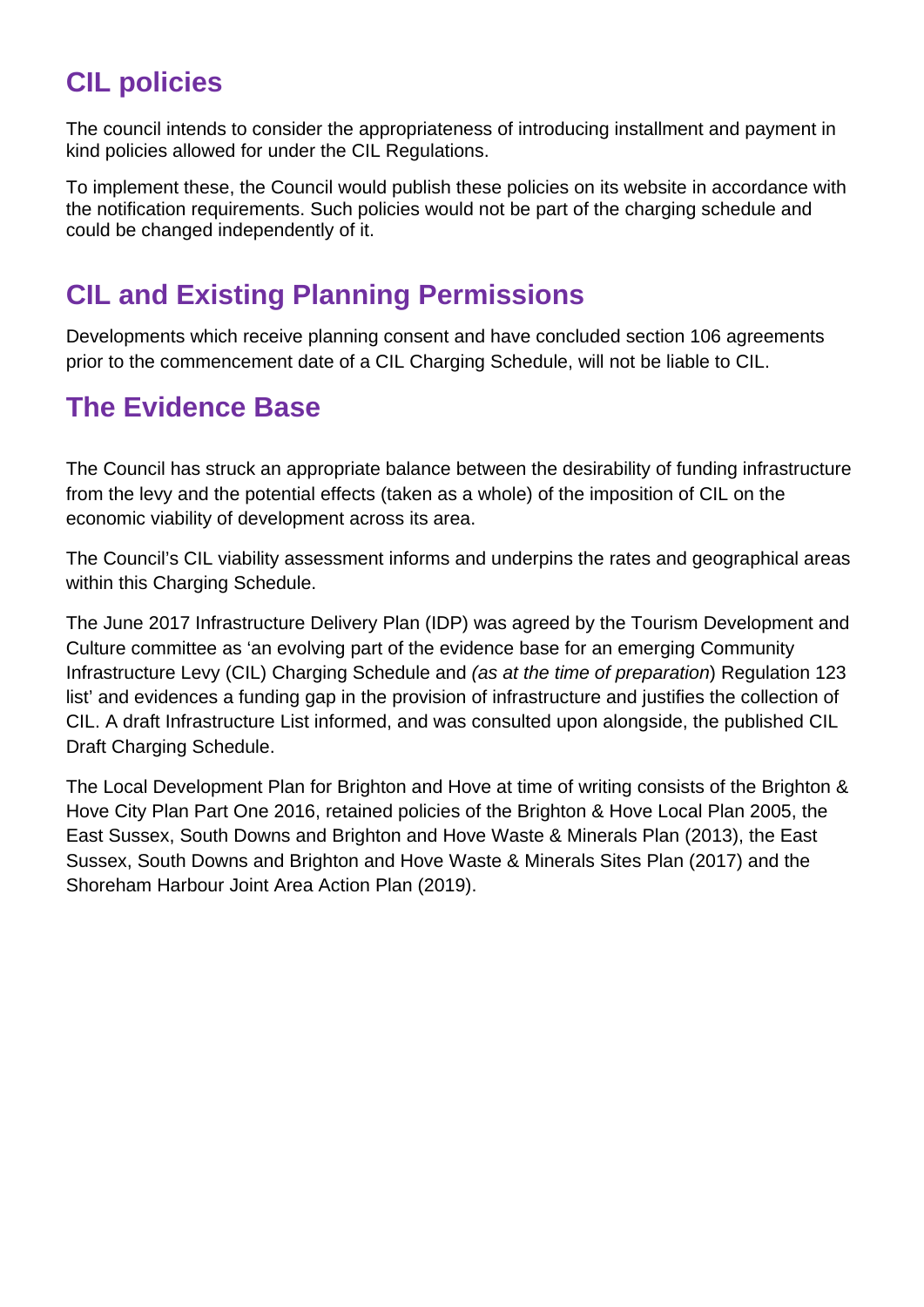

#### **Appendix 1 Community Infrastructure Levy**

@ Crown Copyright. All rights reserved. Licence: 100020999, Brighton & Hove City Council. 2018. City Development & Regeneration, June 2019.

Brighton & Hove<br>City Council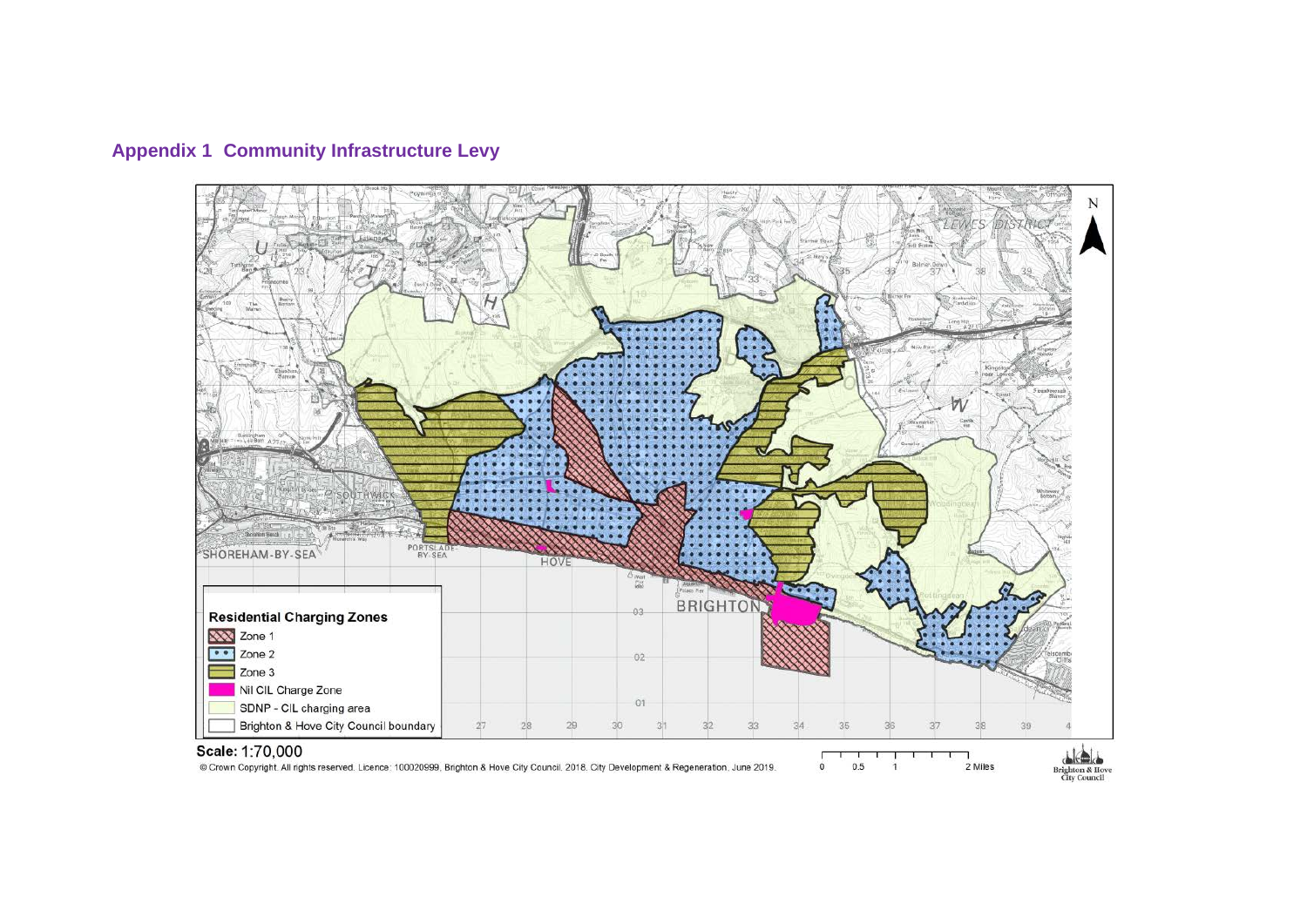

#### **Appendix 1 Community Infrastructure Levy - Detail No. 1: City West**

@ Crown Copyright. All rights reserved. Licence: 100020999, Brighton & Hove City Council. 2018. City Development & Regeneration, June 2019.

Brighton & Hove<br>City Council